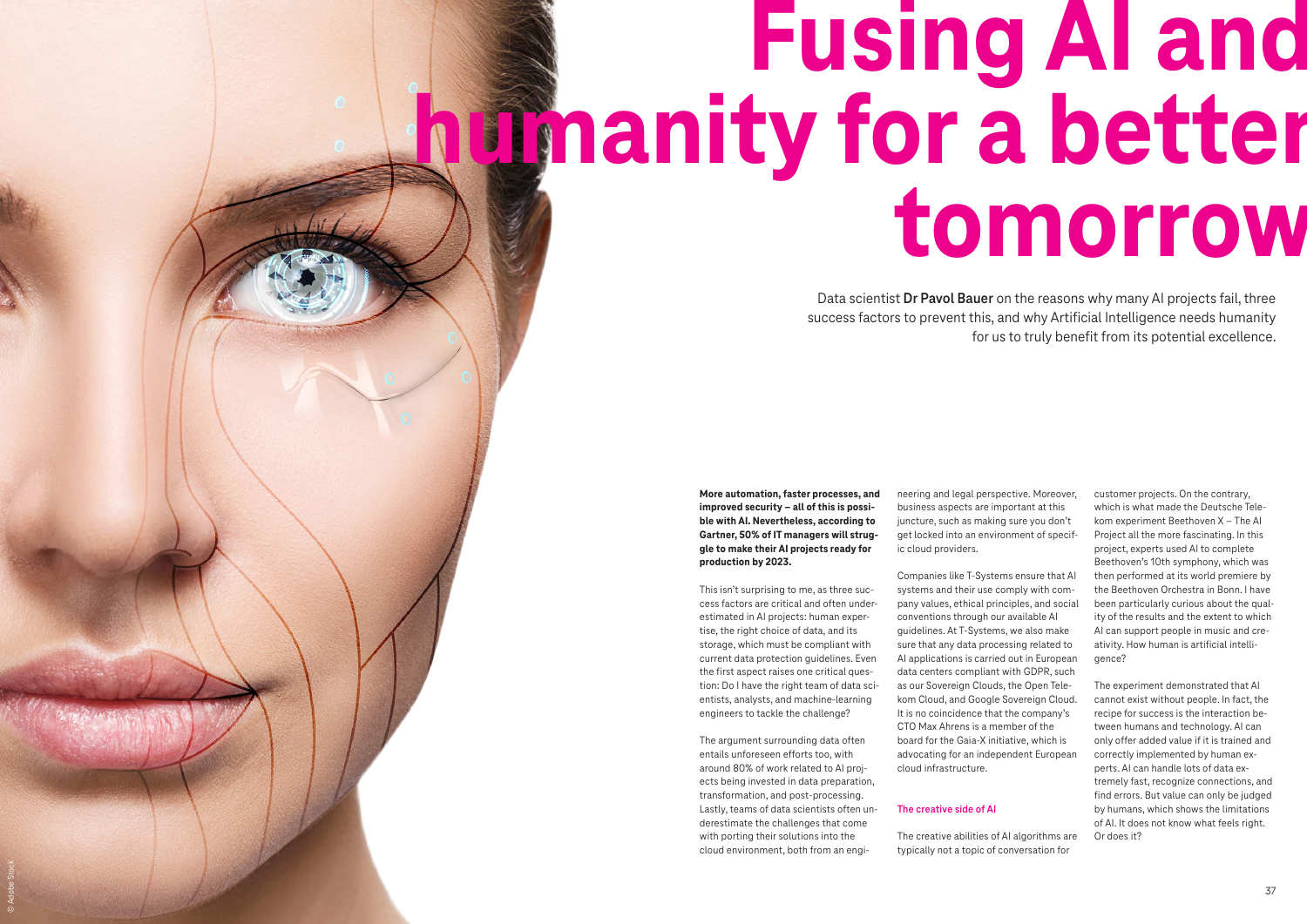Before delving deeper into the discussion, let's shine some light on what technologies were used to accomplish "Beethoven X". The main workhorse behind the project is an AI technique called "generative AI". In short terms, generative AI allows the creation of completely new and unseen content based on the data it was trained with. This can be content such as images, videos, text, or, as in this case, music. The great thing about it for content creators or creative industry is that it can generate the desired content at a very high quality and speed too.

Popular examples include synthesis of photorealistic images, transfer of drawn sketches into realistic product previews, or generation of marketing booklets and flyers. Moreover, generative AI is still subject to active research, so we may look forward to more stimulating applications to come. For example, just a few weeks ago, Google DeepMind released the "AlphaCode" project, which showed how perfectly functioning source code can be generated from a textual description of the program task.





Despite all of the great developments, it is still important to keep in mind that the "creativity" of generative AI stems solely from the input data that the model was trained with. This means that any output generated by the algorithms will still show a good level of similarity to the input data instead of being a completely new discovery. Perhaps we can say that, luckily, this is a big difference compared to unbounded human creativity. However, several graphical and video artists learned how to be creative "together" with the AI to create new masterpieces, as was demonstrated by Beethoven X.

## **Can AI decide what's right?**

Opinions on AI projects vary a lot. Some people have serious doubts about AI. But is this justified? It depends; but one has to keep in mind that, in successful use cases, human emotional intelligence should always be involved. Therefore, it is hard to imagine that AI could take over the core tasks of caregivers, for example. It can correctly diagnose

the symptoms of a patient if it is provided with the right data, but it doesn't know how to show empathy or observe ethical and moral principles.

This is a pattern that we can generally apply to AI projects. Without people who have comprehensive specialist knowledge of AI, it isn't possible to create and manage a robust AI pipeline at the production level and, moreover, fully understand the context of AI-based results. Expertise is especially important in the scaling of small proof-of-concept projects across company-wide applications.

For a better understanding of AI, new technical developments are coming to the fore—most importantly, a class of tools named "explainable AI". These kinds of techniques can help us to understand what trained black box models are really "thinking". Using these techniques, experts can justify why a certain output of the AI model has been obtained. This is especially critical in sensitive applications where the human operator needs to understand which specific factors triggered the output, such as recommendation systems for treatments in the health domain.

Moreover, explainable AI can help to make clear that the data contains certain "bias", meaning that the data is not an ideal reflection of the information that exists in the real world, where the model will be operated. Bias is especially dangerous when the AI system works on personal information; it is highly recommended that data science experts ensure that the developed system does not discriminate against any users based on gender and age, for example.

### **What impacts the viability of AI projects?**

Recently, it was reported that only 14.6 percent of companies have been able to implement their AI projects into production processes. Are most AI projects

therefore doomed to fail? I don't think so. If you have the right combination of data, technologies, and expertise, you have a high chance of success. AI projects often fail because they don't have these critical elements. In addition, asking the wrong type of questions that generate discrepancies between the AI analysis and business targets or a lack of reproducibility can threaten the success of AI projects.

Furthermore, we can help to overcome engineering hurdles of bringing AI solutions to the cloud. First, ModelArts allows us to make preconfigured AI models available directly from the Open Telekom Cloud. Second, as part of the AI Solution Factory, T-Systems is set to launch the Telekom Data Science Platform in Q2 2022. This will offer all the tools needed for the development and operation of customer-specific AI models—and can be run in the Open Telekom Cloud or cloud-agnostically independent of the cloud provider.

These platforms belong to the class of so-called "Machine Learning Operations", or simply MLOps. How do they help companies or teams of data scien-



*The extent to which AI can support people in tasks that involve creative thinking is something that evinces a lot of interest among experts.*



*With AI, we can build foundations for a more sustainable future.*